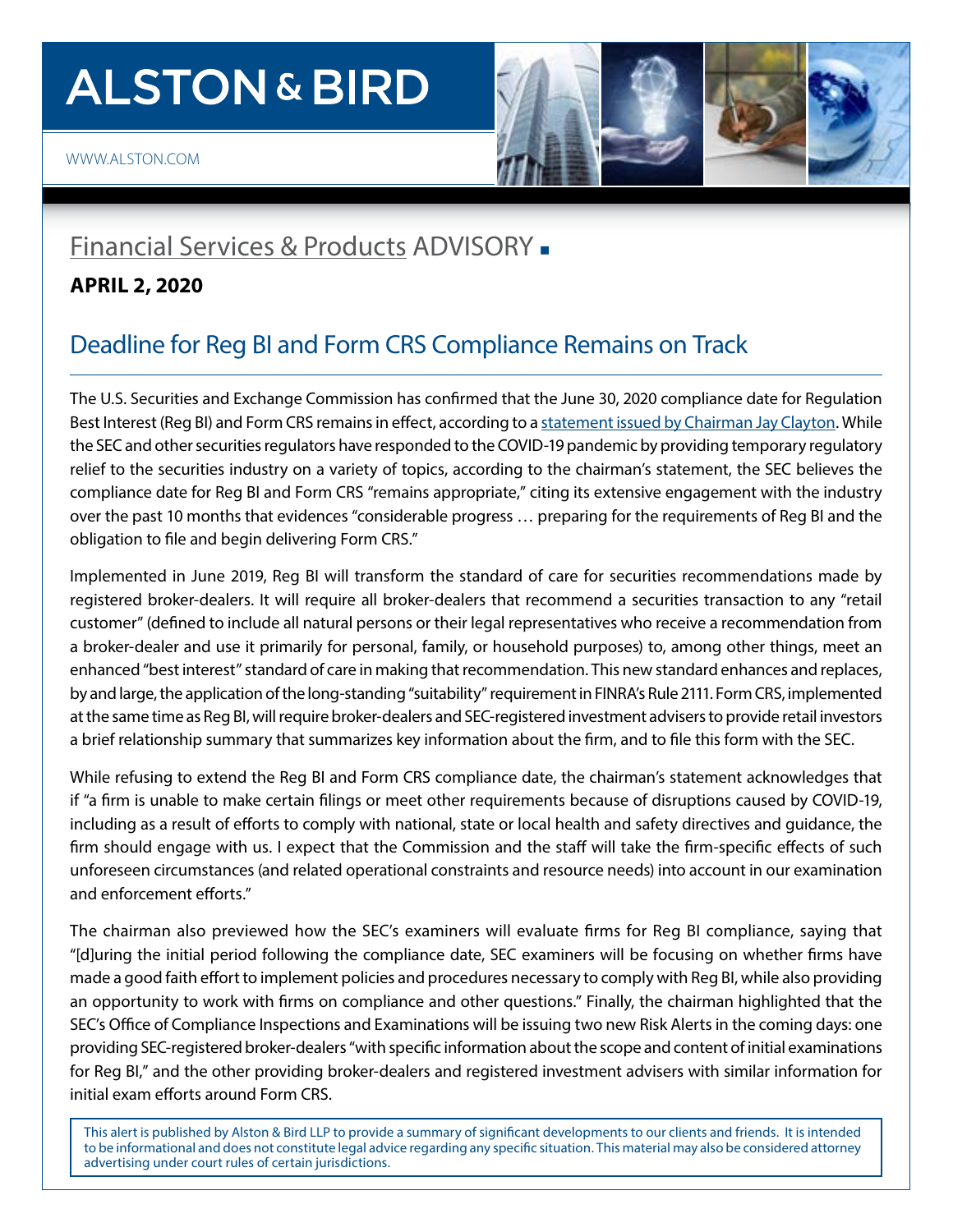While broker-dealers and registered investment advisers should continue implementing the final phases of their Reg BI and Form CRS compliance procedures, they should carefully document any hindrances or hurdles to implementation created by the COVID-19 pandemic, in particular government-imposed "stay-at-home" orders. Although impacted firms must be cautious in explaining how their supervisory systems and business continuity planning were reasonably designed to ensure the continued functionality of their compliance processes during the pandemic, the chairman's statement acknowledges that SEC examiners will be mindful of the pandemic's unforeseen impact during its initial examinations for Reg BI and Form CRS compliance.

Alston & Bird has formed a multidisciplinary [task force](https://www.alston.com/en/resources/coronavirus/overview) to advise clients on the business and legal implications of the coronavirus (COVID-19). You can [view all our work](https://www.alston.com/en/insights/?keyword=Coronavirus&reload=false&scroll=499.7685546875) on the coronavirus across industries and [subscribe](https://www.alston.com/en/resources/subscriptions-form) to our future webinars and advisories.